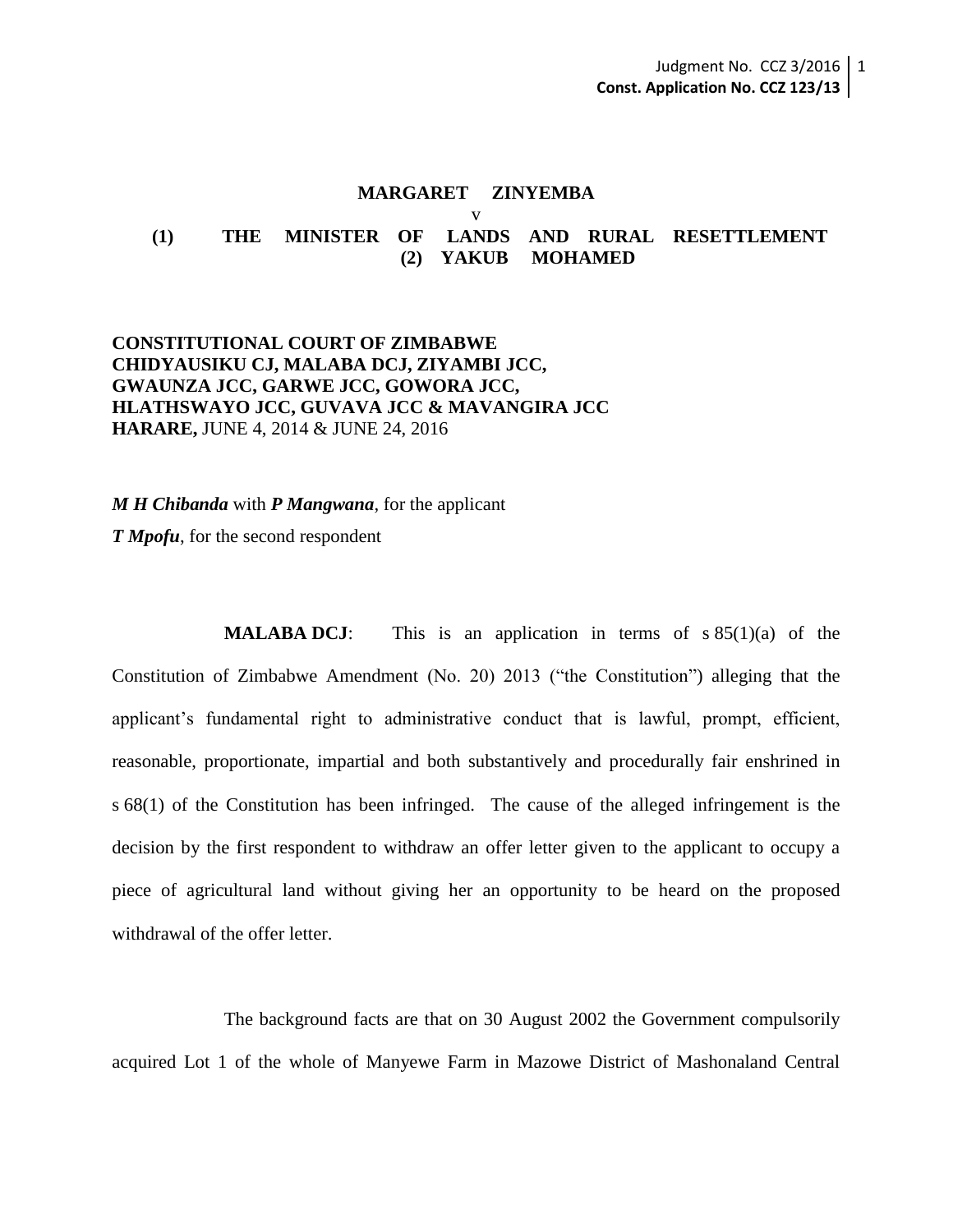Province which was then registered in the name of Ridwyn (Pvt) Ltd under Deed of Transfer No. 8426/2002.

On 10 July 2008 the acquiring authority offered the applicant the right to occupy, hold and use the whole of Lot 1 of Manyewe Farm measuring 464 hectares. The applicant accepted the allocation of the piece of land by signing the offer letter containing a number of terms and conditions. One of the terms of the offer letter was that the Minister of Lands and Rural Resettlement ("the Minister") reserved the right to withdraw or change the offer if he deemed it necessary or if the holder of the offer letter was found to be in breach of any of the conditions of the offer letter.

In 2013 the Minister decided to subdivide the land allocated to the applicant into two portions measuring 210 and 254 hectares respectively. On 23 July 2013 the applicant was advised of the decision to withdraw the offer letter relating to Lot 1 of Manyewe Farm which had already been subdivided. On the same date an offer letter was sent to the applicant allocating to her the right to occupy, hold and use for agricultural settlement subdivision 2 of Lot 1 of Manyewe Farm measuring 210 hectares. Subdivision 1 of Lot 1 of Manyewe Farm measuring 254 hectares was allocated to the second respondent who accepted the offer. The applicant was served with the notice of withdrawal of the offer letter relating to Lot 1 and the offer letter relating to subdivision 2 of Lot 1 on 11 November 2013.

The applicant refused to accept the offer letter relating to subdivision 2 of Lot 1 of Manyewe Farm arguing that the land allocated to her was rocky and not arable land. She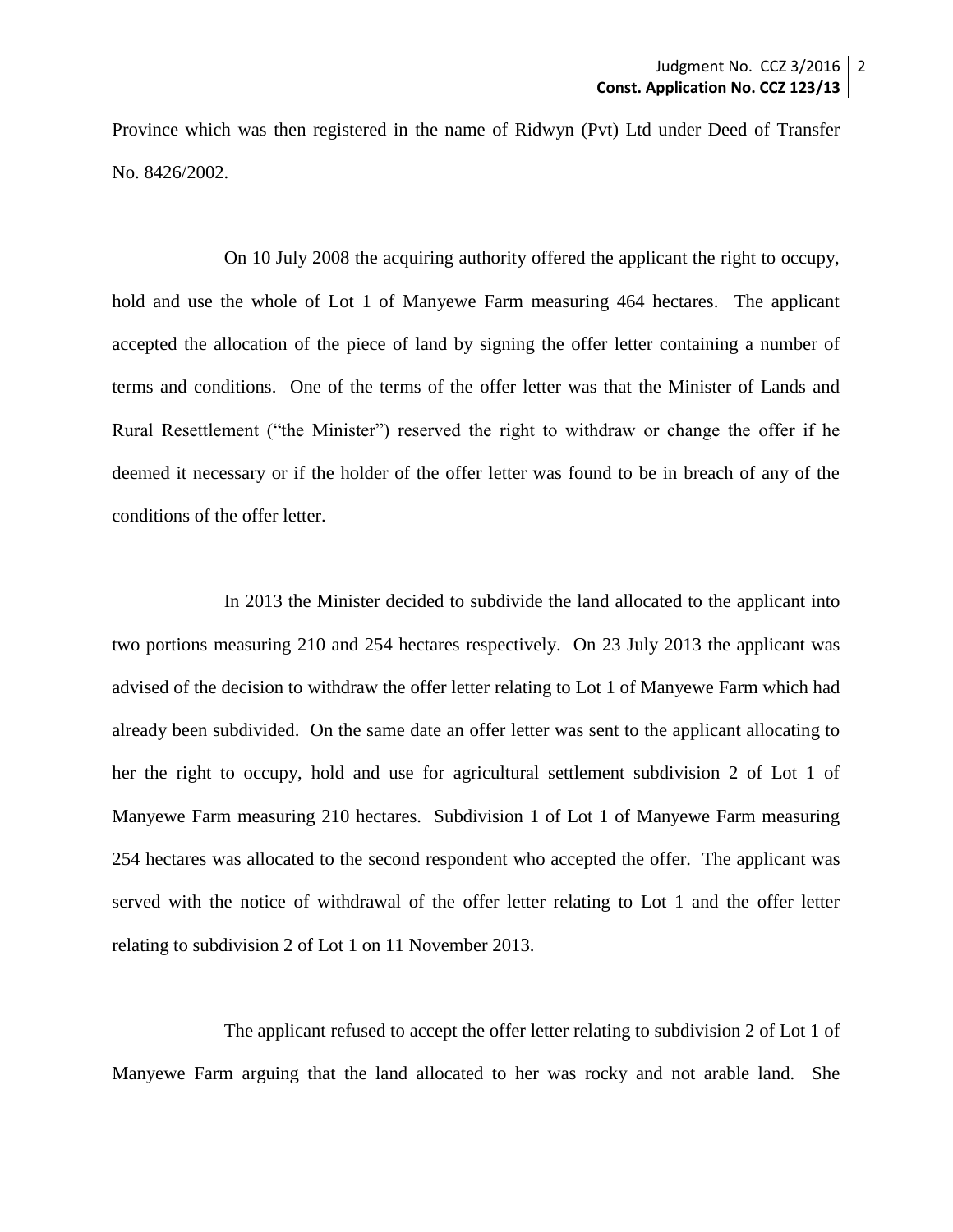subsequently applied to the High Court for review of the decision of the Minister to subdivide Lot 1 of Manyewe Farm. She also sought a review of the decision of the Minister to withdraw the offer letter in respect of Lot 1 without giving her notice of the administrative conduct. The applicant withdrew the application for review of the Minister's decision after the second respondent opposed it on the ground that the application should have been made to the Administrative Court.

Instead of lodging the application with the Administrative Court after its withdrawal from the High Court, the applicant approached the Constitutional Court. She made an application under s  $85(1)(a)$  of the Constitution alleging that her rights under ss  $68(1)$ ,  $71(3)$ and 291 of the Constitution had been and were being infringed by the administrative conduct of the Minister. The administrative conduct alleged to have violated the applicant's rights was the decision to withdraw the offer letter relating to Lot 1 of Manyewe Farm without giving the applicant notice of the intended action and affording her a reasonable opportunity to make representation on the matter.

The application was opposed on four grounds. The first was that the application was in the wrong forum as it should have been made to the Administrative Court. The second ground was that s 291 of the Constitution is not part of Chapter 4 and did not enshrine a fundamental right. The contention was that s 291 did not guarantee to the applicant a fundamental right the infringement of which entitled her to approach the Constitutional Court for appropriate relief in terms of s 85(1)(a) of the Constitution.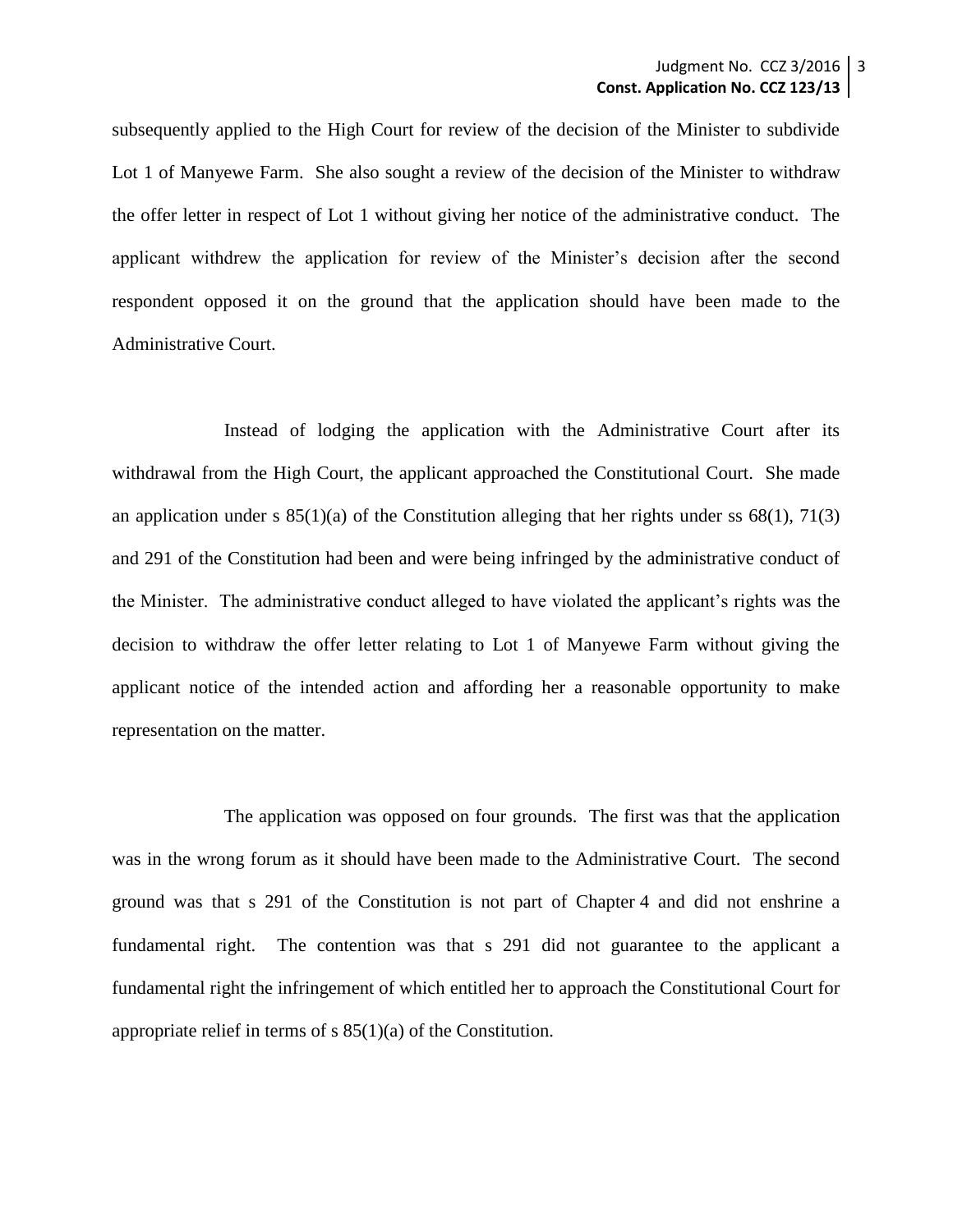The third ground on which the application was opposed was that s 71(3) of the Constitution had no bearing on the legality of the decision of the Minister because it was concerned with compulsory acquisition of property by the State and not the withdrawal of rights to occupy, hold and use State land given to a person in terms of an offer letter.

The fourth ground on which the application was opposed was that the existence of the Administrative Justice Act [*Cap. 10:28*] gives effect to the fundamental rights enshrined in s 68(1) and (2) of the Constitution and provides an effective remedy for their protection and enforcement.

All the four points raised by Mr *Mpofu* on behalf of the second respondent are unassailable. Section 85(1) of the Constitution in terms of which the application was made grants *locus standi* to the persons listed therein who allege that a fundamental right enshrined in Chapter 4 has been, is being or is likely to be infringed.

Section 291 is in Chapter 16 of the Constitution. Its provisions do not enshrine a fundamental right. It provides that any person who immediately before the effective date of the new Constitution was using or occupying, or was entitled to use or occupy any agricultural land by virtue of a lease or other agreement with the State continues to be entitled to use or occupy that land on or after the effective date in accordance with the lease or other agreement. The provision was intended to put beyond doubt the fact that the coming into effect of the new Constitution did not terminate existing rights to occupy, or use agricultural land. It clearly did not interfere with the rights and obligations of the parties under the lease or any other agreement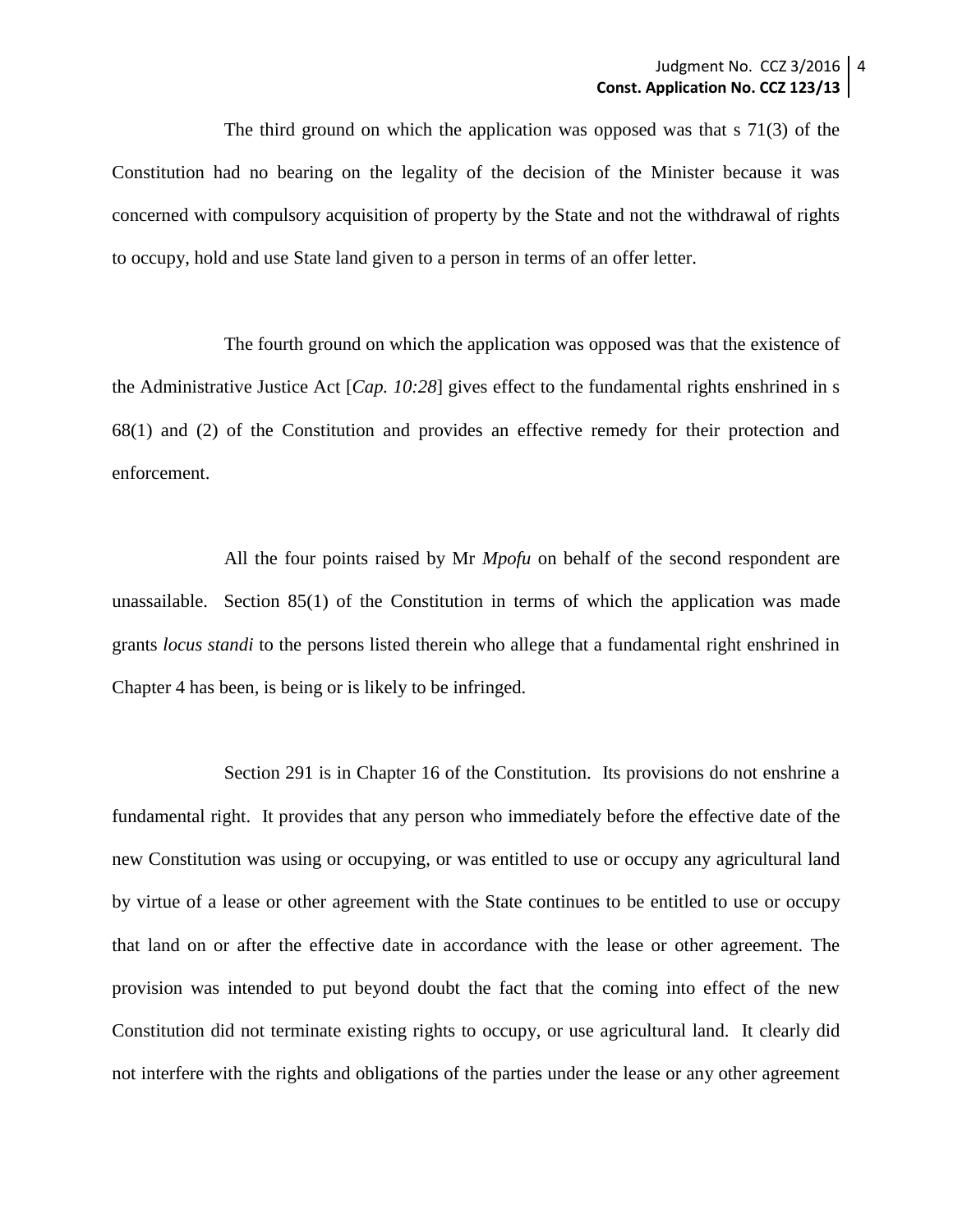governing the occupation and use of State land. Any person claiming lawful authority to occupy or use State land had to produce an offer letter, or lease relating to the agricultural land concerned.

The applicant founded her cause of action on s 68 of the Constitution. In paras.

17 and 18 of the founding affidavit, the applicant avers as follows:

- "17. Second respondent was allocated the arable portion of the property which I was using in my rose production. This is the portion of the property where one can engage in farming activities as compared to the other portion which is not arable.
- 18. The decision of the  $1<sup>st</sup>$  respondent to subdivide the property and allocate the  $2<sup>nd</sup>$ respondent the portion that I was using and shoving me to the rocky, mountainous and unarable portion is grossly arbitrary and unreasonable."

The meaning of s 68 of the Constitution escaped the applicant's legal representative. Section 68(1) of the Constitution gives every person the right to administrative conduct and sets out the standards the conduct has to meet. In subs (1), s 68 of the Constitution defines the scope, substantive and procedural content of the right concerned. Subsection (2) gives a person whose right has been infringed by an administrative conduct a right to be given promptly written reasons for the conduct. In subs (3) s 68 of the Constitution goes on to provide that there shall be an Act of Parliament that gives effect to the rights given under subss (1) and (2).

Subsection (3) of s 68 of the Constitution provides that the Act of Parliament giving effect to the rights given under subss (1) and (2) must require that administrative conduct should meet the standards set out in subs (1) and that there be the substantive and procedural protection required under subs (2) in the event of alleged infringement of the right by an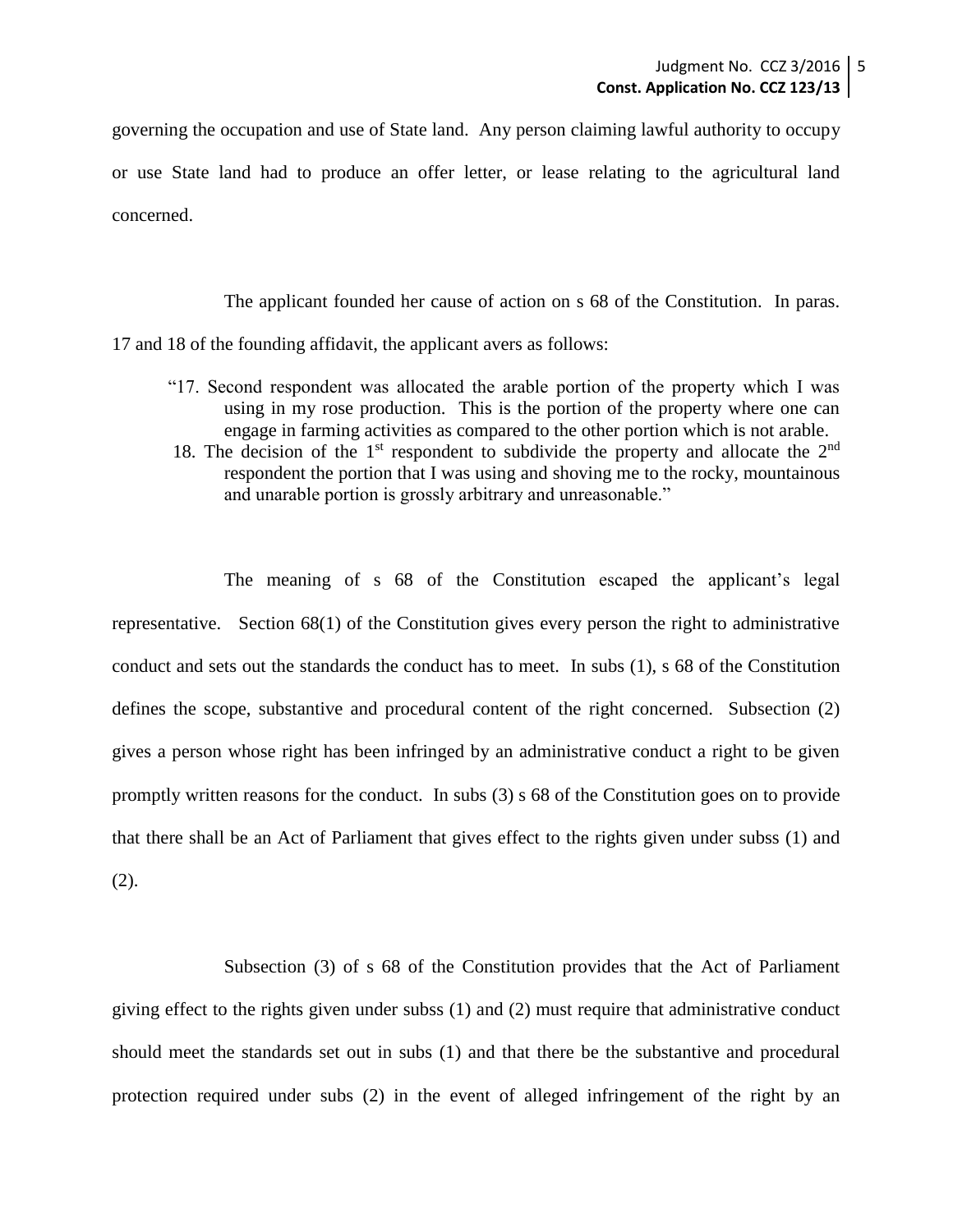administrative conduct. Subsection (3) of s 68 of the Constitution provides that the Act of Parliament must include remedies for effective judicial review of administrative conduct complained of to ensure that it meets the standards set out in subs (1). The remedy would include the right of access to a court with power to review administrative conduct.

Once an Act of Parliament which gives effect to all the rights to just administrative conduct set out in subss (1), (2) and (3) is enacted, s 68 of the Constitution takes a back seat. The question whether any administrative conduct meets the requirements of administrative justice must be determined in accordance with the provisions of the Administrative Justice Act. Unless there is no Administrative Justice Act or the complaint is that the provisions of the Act do not give effect to the fundamental rights guaranteed under s 68(1) of the Constitution in the terms required by subs (3), s 68 cannot found a complaint of its violation in terms of s 85 of the Constitution.

Where there is an Administrative Justice Act which gives full effect to all the substantive and procedural requirements for effective protection of the fundamental rights guaranteed under s 68, the Act must surely govern the process for the determination of the question whether a specific administrative conduct is in accordance with the standards of administrative justice. There cannot be an allegation in terms of s 85(1) of the Constitution of administrative conduct violating the fundamental right to administrative justice enshrined in s 68 of the Constitution when there is an Act of Parliament which validly gives full effect to the requirements for the protection of the fundamental right against the provision of which the legality of the administrative conduct must be tested.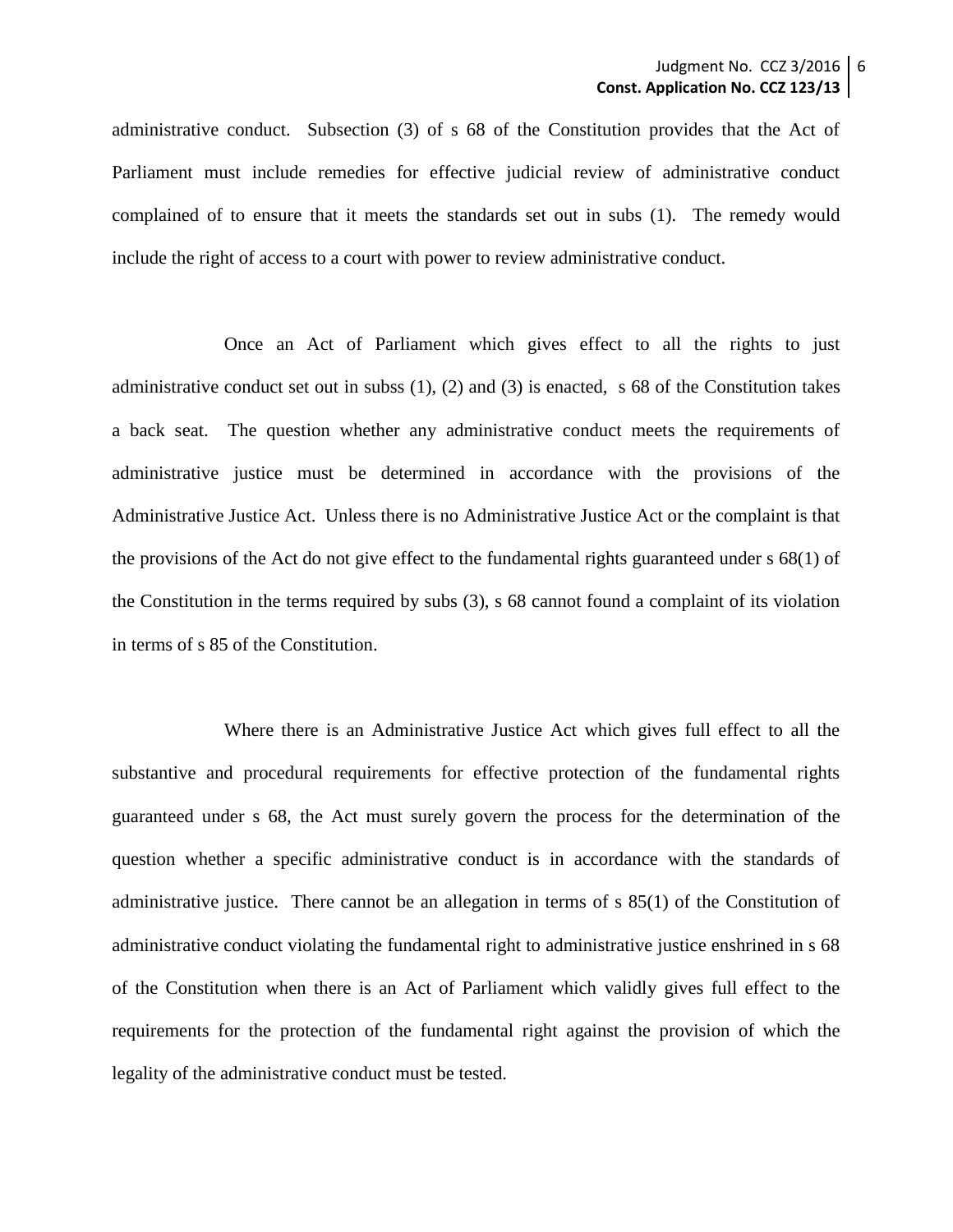Section 33(1) of the Constitution of the Republic of South Africa 1996 on which s

68 of the Constitution is broadly modeled provides:

## "**Just Administrative Action**

- 33(1)Every one has the right to administrative action that is lawful, reasonable and procedurally fair.
- (2)Everyone whose rights have been adversely affected by administrative action has the right to be given written reasons.
- (3)National legislation must be enacted to give effect to these rights and must
	- (a) provide for the review of administrative action by a court or, where appropriate, an independent and impartial tribunal.
	- (b) impose a duty on the State to give effect to the rights in subsections (1) and (2) and (c) promote an efficient administration."

The rights given under subs (1) and (2) of s 33 of the Constitution of the Republic

of South Africa were given effect to by the Promotion of Administrative Justice Act No. 3 of

2000 (PAJA) which is the equivalent of our Administrative Justice Act (AJA). Commenting on

the relationship of PAJA to administrative justice rights and the status of rights in s 33 of the

Constitution of the Republic of South Africa CURRIE I and DE WAAL J in the "*Bill of Rights* 

*Handbook*", JUTA & Co. 6 ed. at p 646 say:

"Since the commencement of the PAJA judicial review of administrative action generally has a legislative basis. In other words, it is based on the rights, duties and remedies provided for in the Act itself. The rights to just administrative action in the Constitution now play an indirect rather than direct role in judicial review."

At p 649 of the "*Bill of Rights Handbook*" the learned authors state:

"Before the introduction of PAJA, challenges to the validity of administrative action were constitutional challenges based on the rights to administrative justice in the Bill of Rights – rights that are interpreted by reference to corresponding rights in the common law. But what is the status of the constitutional rights in section 33 today?

The PAJA "gives effect to" the constitutional rights in section 33. This means that the Act makes the rights effective by providing an elaborated and detailed expression of the rights to just administrative action and providing remedies to vindicate them. The constitutional rights exist independently of the statute that gives effect to them, but retreat to a background role. This is because Parliament chose to give effect to the rights in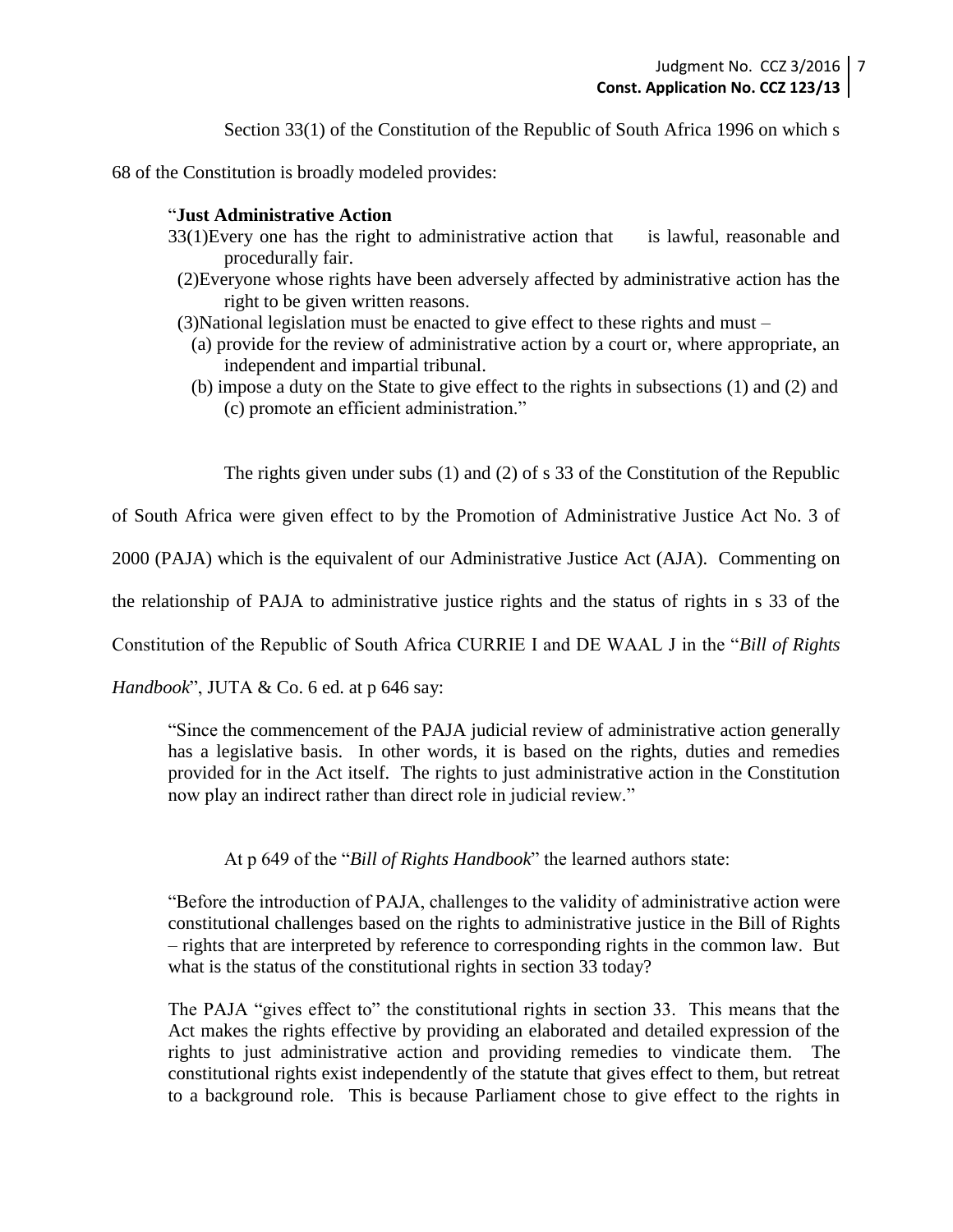section 33 by enacting a general and comprehensive administrative action as defined by the Act."

Two principles discourage reliance on the constitutional rights to administrative justice. The first is the principle of avoidance which dictates that remedies should be found in legislation before resorting to constitutional remedies. The second principle is one of subsidiarity which holds that norms of greater specificity should be relied on before resorting to norms of greater abstraction.

The applicant is not challenging the constitutional validity of any provision of AJA nor is she seeking to use the constitutional rights to administrative justice to interpret the provisions of AJA. The exceptional circumstances in which an applicant can rely on the constitutional rights to administrative justice do not apply to the applicant. She ought to have used the remedies provided for under AJA to enforce her rights to just administrative conduct.

The application is dismissed. There shall be no order as to costs.

#### **CHIDYAUSIKU CJ:** I agree

#### **ZIYAMBI JCC:** I agree